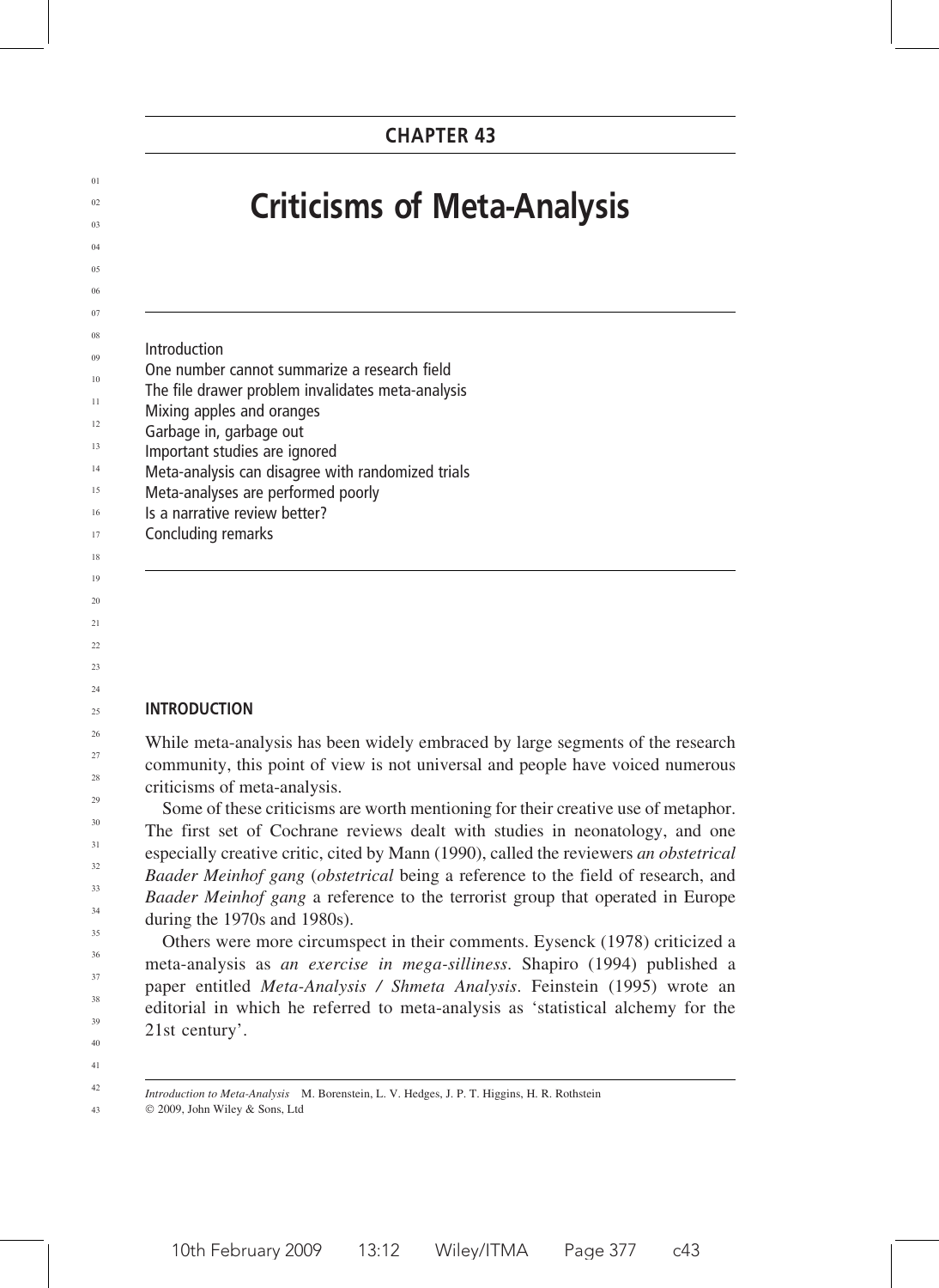These critics share not only an affinity for allegory and alliteration but also a common set of concerns about meta-analysis. In this chapter we address the following criticisms that have been leveled at meta-analysis, as follows.

- One number cannot summarize a research field
	- The file drawer problem invalidates meta-analysis
	- Mixing apples and oranges
	- Garbage in, garbage out
- Important studies are ignored
- Meta-analysis can disagree with randomized trials
- Meta-analyses are performed poorly

After considering each of these questions in turn, we ask whether a traditional narrative review fares any better than a systematic review on these criticisms. And, we summarize the legitimate criticisms of meta-analysis that need to be considered whenever meta-analysis is applied.

# ONE NUMBER CANNOT SUMMARIZE A RESEARCH FIELD

#### Criticism 19

A common criticism of meta-analysis is that the analysis focuses on the summary effect, and ignores the fact that the treatment effect may vary from study to study. Bailar (1997), for example, writes, 'Any attempt to reduce results to a single value, with confidence bounds, is likely to lead to conclusions that are wrong, perhaps seriously so.'

 $24$  $25$ 26

# Response

In fact, the goal of a meta-analysis should be to synthesize the effect sizes, and not simply (or necessarily) to report a summary effect. If the effects are consistent, then the analysis shows that the effect is robust across the range of included studies. If there is modest dispersion, then this dispersion should serve to place the mean effect in context. If there is substantial dispersion, then the focus should shift from the summary effect to the dispersion itself. Researchers who report a summary effect and ignore heterogeneity are indeed missing the point of the synthesis.

34 35 36

# THE FILE DRAWER PROBLEM INVALIDATES META-ANALYSIS

#### Criticism 37 38

While the meta-analysis will yield a mathematically sound synthesis of the studies included in the analysis, if these studies are a biased sample of all possible studies, then the mean effect reported by the meta-analysis will reflect this bias. Several lines of evidence show that studies finding relatively high treatment effects are more likely to be published than studies finding lower treatment effects. The latter, 39 40 41  $42$ 43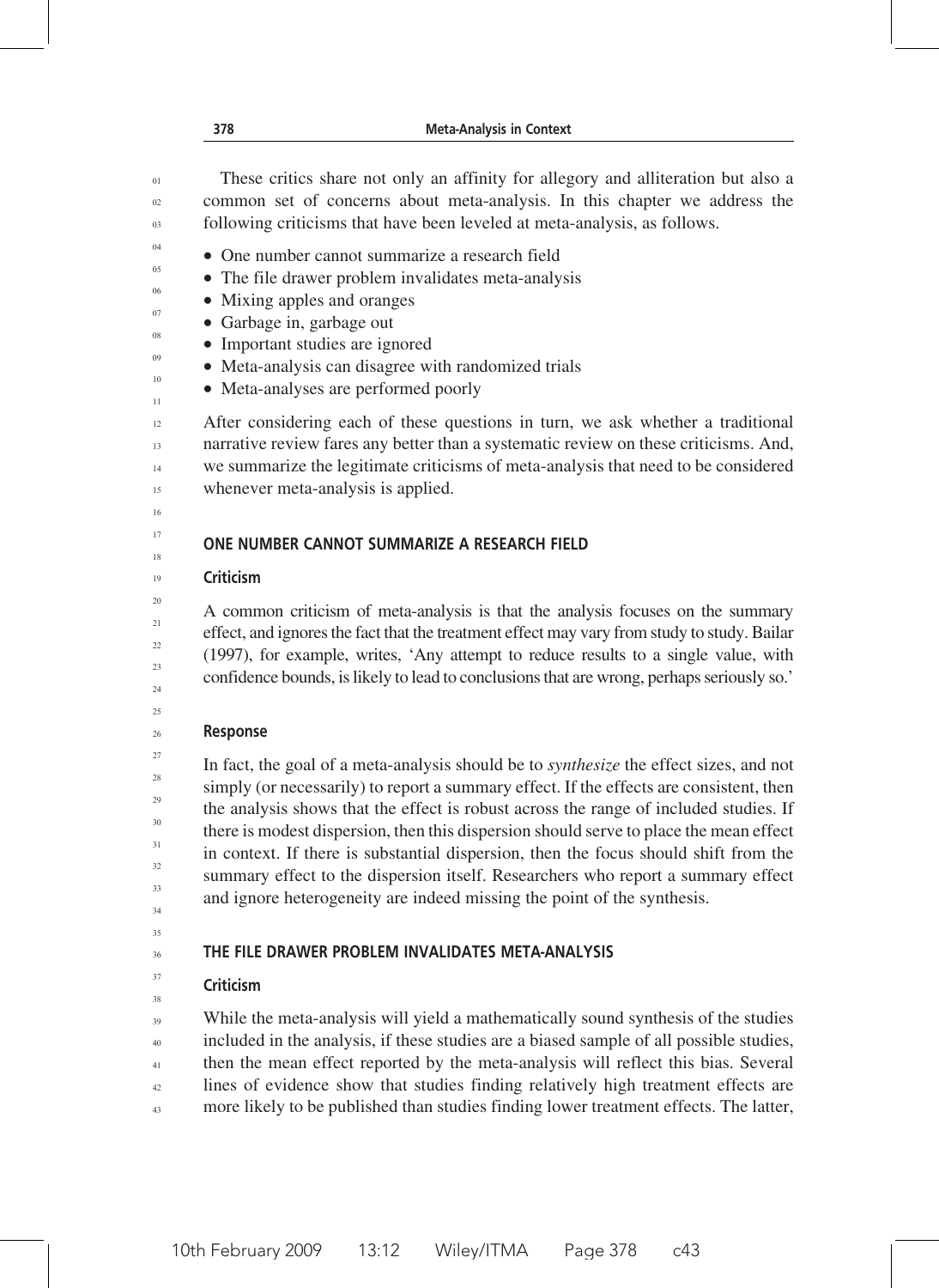unpublished, research lies dormant in the researchers' filing cabinets, and has led to the use of the term file drawer problem for meta-analysis.

#### Response

Since published studies are more likely to be included in a meta-analysis than their unpublished counterparts, there is a legitimate concern that a meta-analysis may overestimate the true effect size.

Chapter 30 (entitled Publication Bias) explores this question in some detail. In that chapter we discuss methods to assess the likely amount of bias in any given metaanalysis, and to distinguish between analyses that can be considered robust to the impact of publication bias from those where the results should be considered suspect.

We must remember that publication bias is a problem for any kind of literature search. The problem exists for the clinician who searches a database to locate primary studies about the utility of a treatment. It exists for persons performing a narrative review. And, it exists for persons performing a meta-analysis. Publication bias has come to be identified with meta-analysis because meta-analysis has the goal of providing a more accurate synthesis than other methods, and so we are concerned with biases that will interfere with this goal. However, it would be a mistake to conclude that this bias is not a problem for the narrative review. There, it is simply easier to ignore.

### MIXING APPLES AND ORANGES

#### **Criticism**

A common criticism of meta-analysis is that researchers combine different kinds of studies (apples and oranges) in the same analysis. The argument is that the summary effect will ignore possibly important differences across studies.

#### Response

The studies that are brought together in a meta-analysis will inevitably differ in their characteristics, and the difficulty is deciding just how similar they need to be. The decision as to which studies should be included is always a judgment, and people will have different opinions on the appropriateness of combining results across studies. Some meta-analysts may make questionable judgments, and some critics may make unreasonable demands on similarity.

We need to remember that meta-analyses almost always, by their very nature, address broader questions than individual studies. Hence a meta-analysis may be thought of as asking a question about fruit, for which both apples and oranges (and indeed pears and melons) contribute valuable information. One of the strengths of meta-analysis is that the consistency, and hence generalizability, of findings from one type of study to the next can be assessed formally. 39 40 41 42 43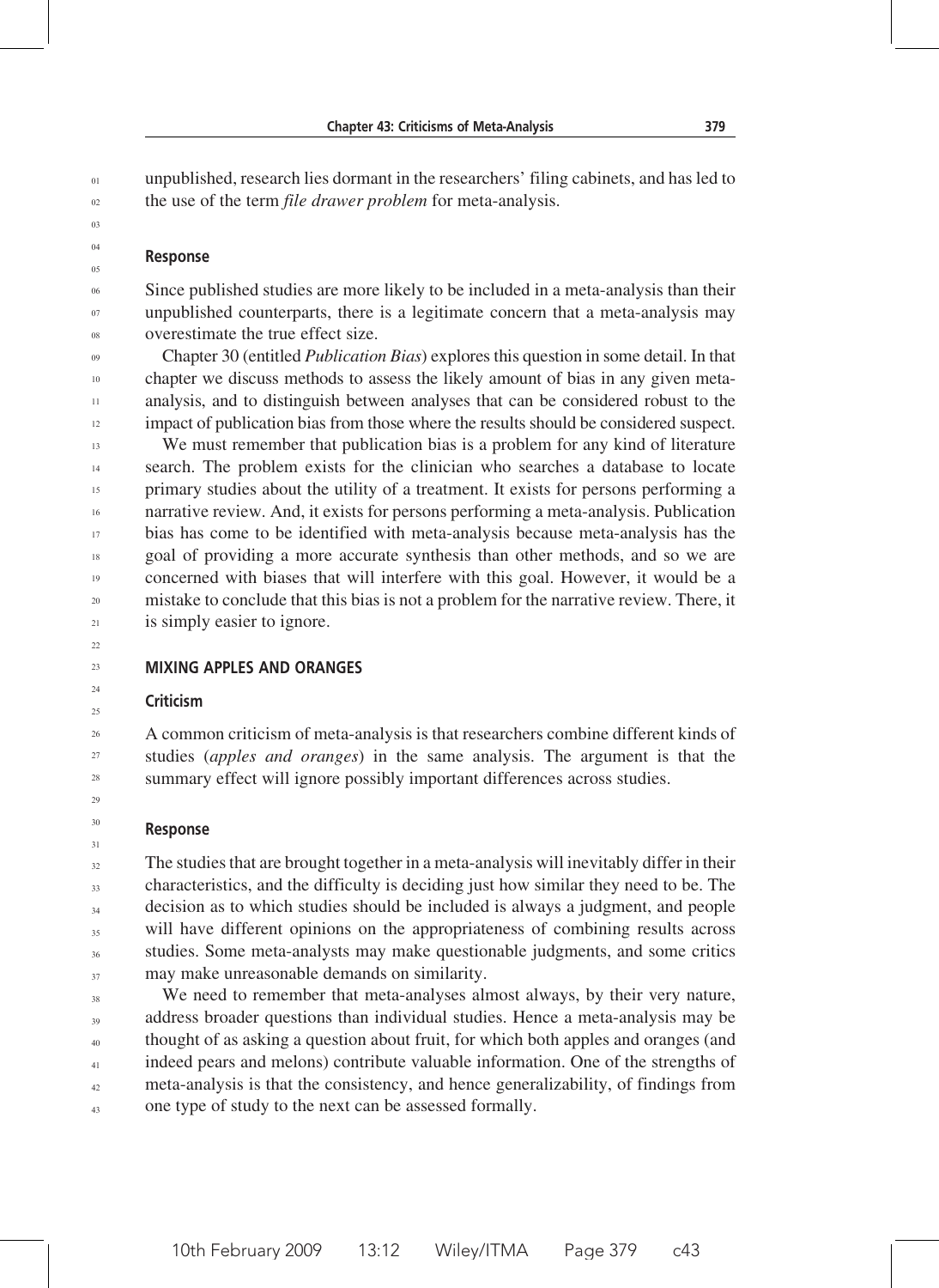Of course, we always need to remember that we are dealing with different kinds of fruit, and to anticipate that effects may vary from one kind to the other. It is a further strength of meta-analysis that these differences, if identified, can be investigated formally. Assume, for example, that a treatment is very effective for patients with acute symptoms but has no effect for patients with chronic symptoms. If we were to combine data from studies that used both types of patients, and conclude that the treatment was modestly effective (on average), this conclusion would not be accurate for either kind of patient. If we were to restrict our attention to studies in only patients with acute symptoms, or only patients with chronic symptoms, we could report how the treatment worked with one type of patient, but could only speculate about how it would have worked with the other type. By contrast, a meta-analysis that includes data for both types of patients may allow us to address this question empirically.

#### 12 13 14

## GARBAGE IN, GARBAGE OUT

#### Criticism

The often-heard metaphor *garbage in, garbage out* refers to the notion that if a meta-analysis includes many low-quality studies, then fundamental errors in the primary studies will be carried over to the meta-analysis, where the errors may be harder to identify.

### Response

Rather than thinking of meta-analysis as a process of garbage in, garbage out we can think of it as a process of waste management. A systematic review or metaanalysis will always have a set of inclusion criteria and these should include criteria based on the quality of the study. For trials, we may decide to limit the studies to those that use random assignment, or a placebo control. For observational studies we may decide to limit the studies to those where confounders were adequately addressed in the design or analysis. And so on. In fact, it is common in a systematic review to start with a large pool of studies and end with a much smaller set of studies after all inclusion/exclusion criteria are applied.  $24$  $25$ 26 27  $28$  $29$ 30 31 32

Nevertheless, the studies that do make it as far as a meta-analysis are unlikely to be perfect, and close attention should be paid to the possibility of bias due to study limitations. A meta-analysis of a collection of studies that is each biased in the same direction will suffer from the same bias and have higher precision. In this case, performing a meta-analysis can indeed be more dangerous than not performing one.

However, as noted in the response to the previous criticism about apples and oranges, a strength of meta-analysis is the ability to investigate whether variation in characteristics of studies is related to the size of the effect. Suppose that ten studies used an acceptable method to randomize patients while another ten used a questionable method. In the analysis we can compare the effect size in these two subgroups, and determine whether or not the effect size actually differs between 38 39 40 41 42 43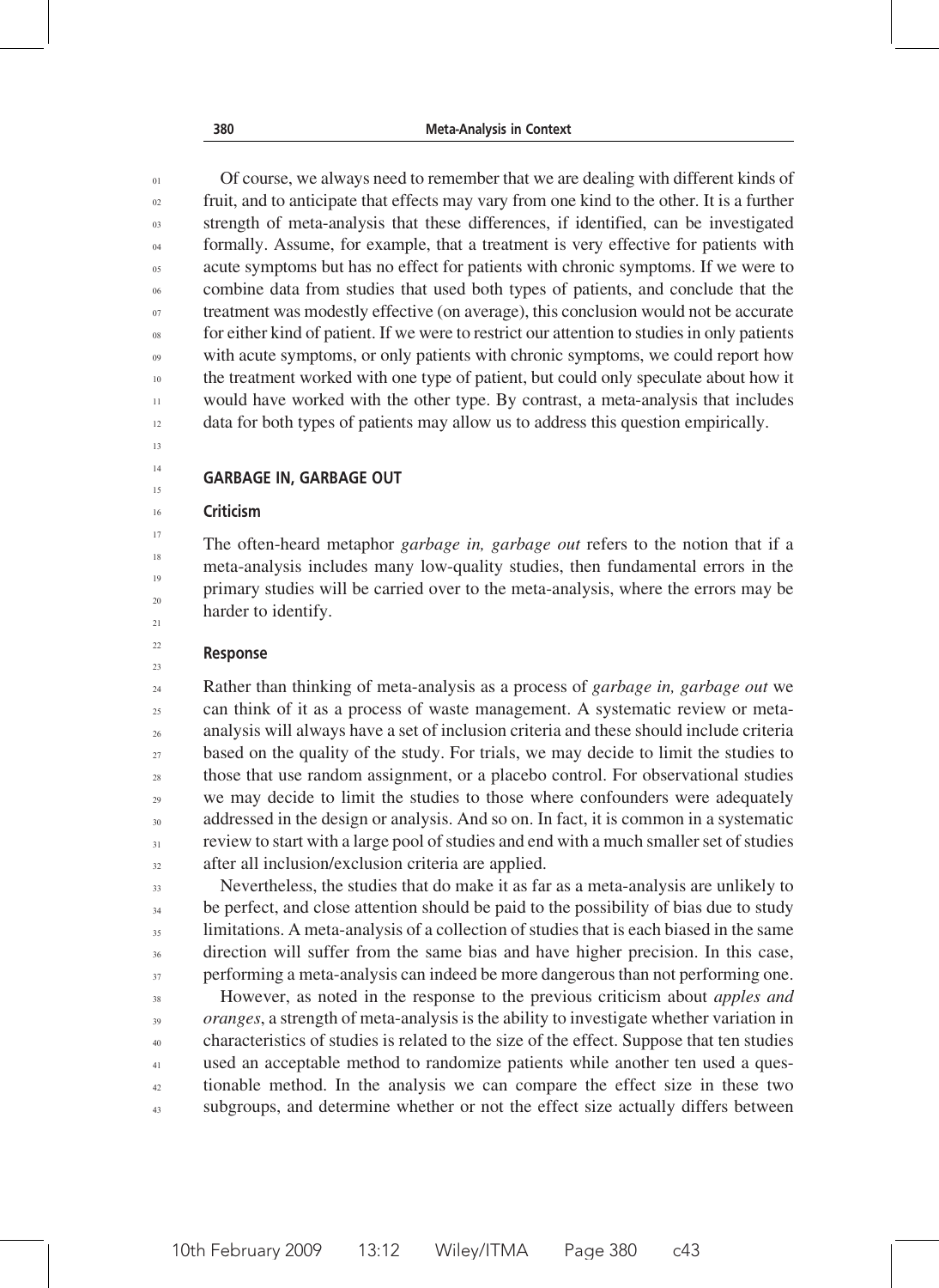the two. Note that such analyses (those comparing effects in different subgroups) can have very low power so need to be interpreted carefully, especially when there are not many studies within subgroups.

# IMPORTANT STUDIES ARE IGNORED

## **Criticism**

Whereas the *garbage in, garbage out* problem relates to the inclusion of studies that perhaps should not be included, a common complementary criticism is that important studies were left out. The criticism is often leveled by people who are uncomfortable with the findings of a meta-analysis. For example, a meta-analysis to assess the effects of antioxidant supplements (beta-carotene, vitamin A, vitamin C, vitamin E, and selenium) on overall mortality was met with accusations on the web site of the Linus Pauling Institute (Oregon State University) that in this 'flawed analysis of flawed data' the authors looked at 815 human clinical trials of antioxidant supplements, but only 68 were included in the meta-analysis.

## Response

We have explained that systematic reviews and meta-analyses require explicit mechanisms for deciding which studies to include and which ones to exclude. These eligibility criteria are determined by a combination of considerations of relevance and considerations of bias, and are typically decided before the search for studies is implemented. Studies should be sufficiently similar to yield results that can be interpreted, and sufficiently free of bias to yield results that can be believed. For both purposes, judgments are required, and not all meta-analysts or readers would reach the same judgments on each occasion. Importantly, in metaanalysis the criteria are transparent and are described as part of the report.

# META-ANALYSIS CAN DISAGREE WITH RANDOMIZED TRIALS

# **Criticism**

LeLorier et al. (1997) published a paper in which they pointed out that metaanalyses sometimes yield different results than large scale randomized trials. Specifically, they located cases in the medical literature where someone had performed a meta-analysis, and someone else subsequently performed a large scale randomized trial that addressed the same question (e.g. Does the treatment work?). The authors reported that the results of the meta-analysis and the randomized trial matched (both were statistically significant, or neither was statistically significant) in about 66% of cases, but did not match (one was statistically significant but the other was not) in the remaining 34%. Since randomized trials are generally accepted as the gold standard they conclude that some 34% of these metaanalyses were wrong, and that meta-analyses in general cannot be trusted. 33 34 35 36 37 38 39 40 41 42 43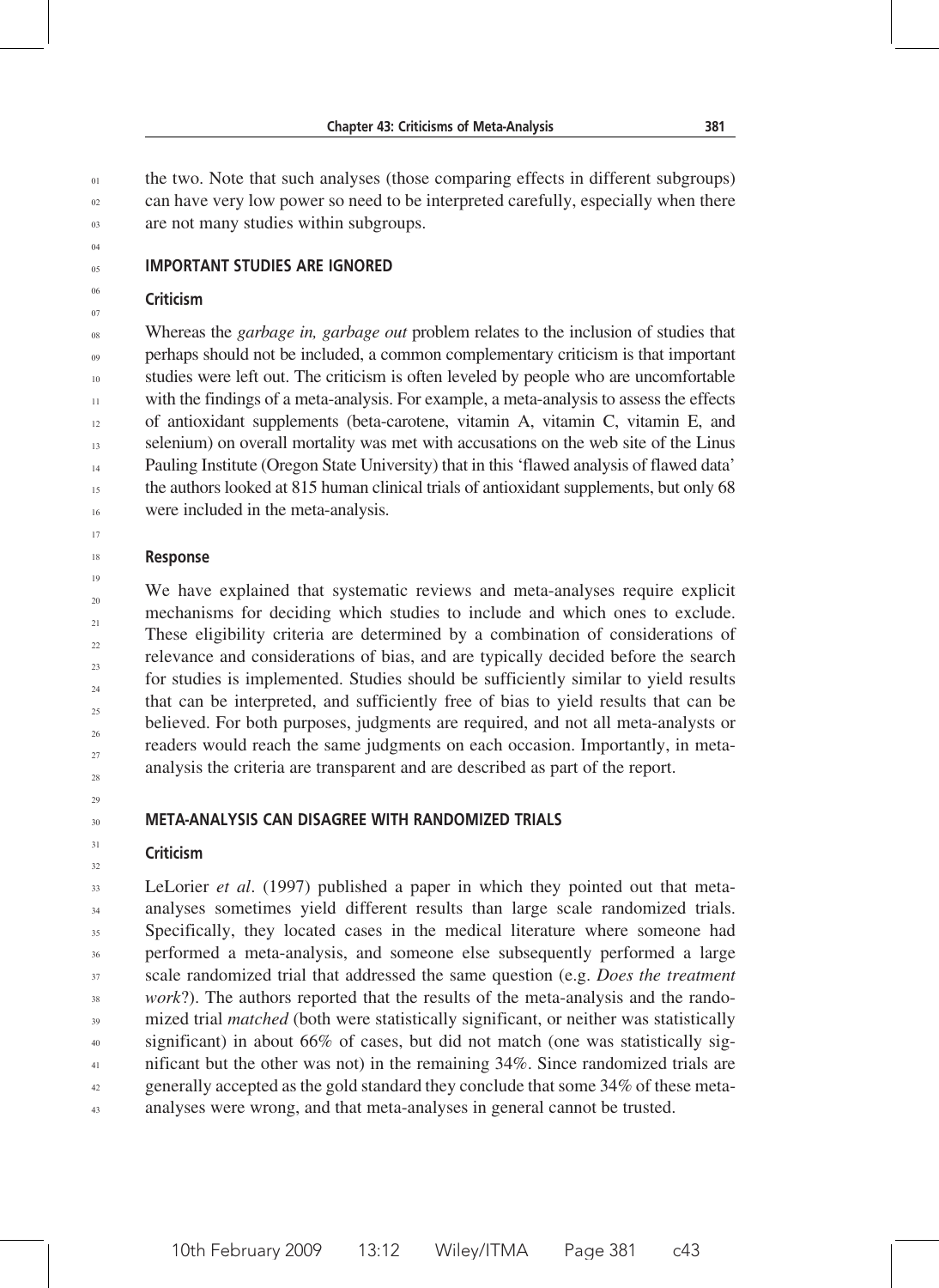#### Response 01

43

There are both technical and conceptual flaws in this criticism. The technical flaws relate to the question of what we mean by matching, and the authors' decision to define matching as both studies being (or not being) statistically significant. The discussion that follows draws in part on comments by Ioannidis et al. (1998), Lelorier et al. (1997, 536–543) and others (see further readings at the end of this chapter).

Consider Figure 43.1, which shows a meta-analysis of five randomized controlled trials (RCTs) at the top, and a subsequent large-scale randomized trial at the bottom.

In this fictional example the five studies in the meta-analysis each showed precisely the same effect, an odds ratio of 0.80. The summary effect in the metaanalysis is (it follows) an odds ratio of 0.80. And, the subsequent study showed the same effect, an odds ratio of 0.80.

The only difference between the summary effect in the meta-analysis and the effect in the subsequent study is that the former is reported with greater precision (since it is based on more data) and therefore yields a  $p$ -value under 0.05. By the LeLorier criterion these two conclusions would be seen as conflicting, when in fact they have the identical effect size.

Additionally, LeLorier concludes that in the face of this conflict the single randomized trial is correct and the meta-analysis is wrong. In fact, though, it is the meta-analysis, which incorporates data from five randomized trials rather than one, that has the more powerful position. (What would happen if we performed a new meta-analysis which incorporated the most recent randomized trial? Would



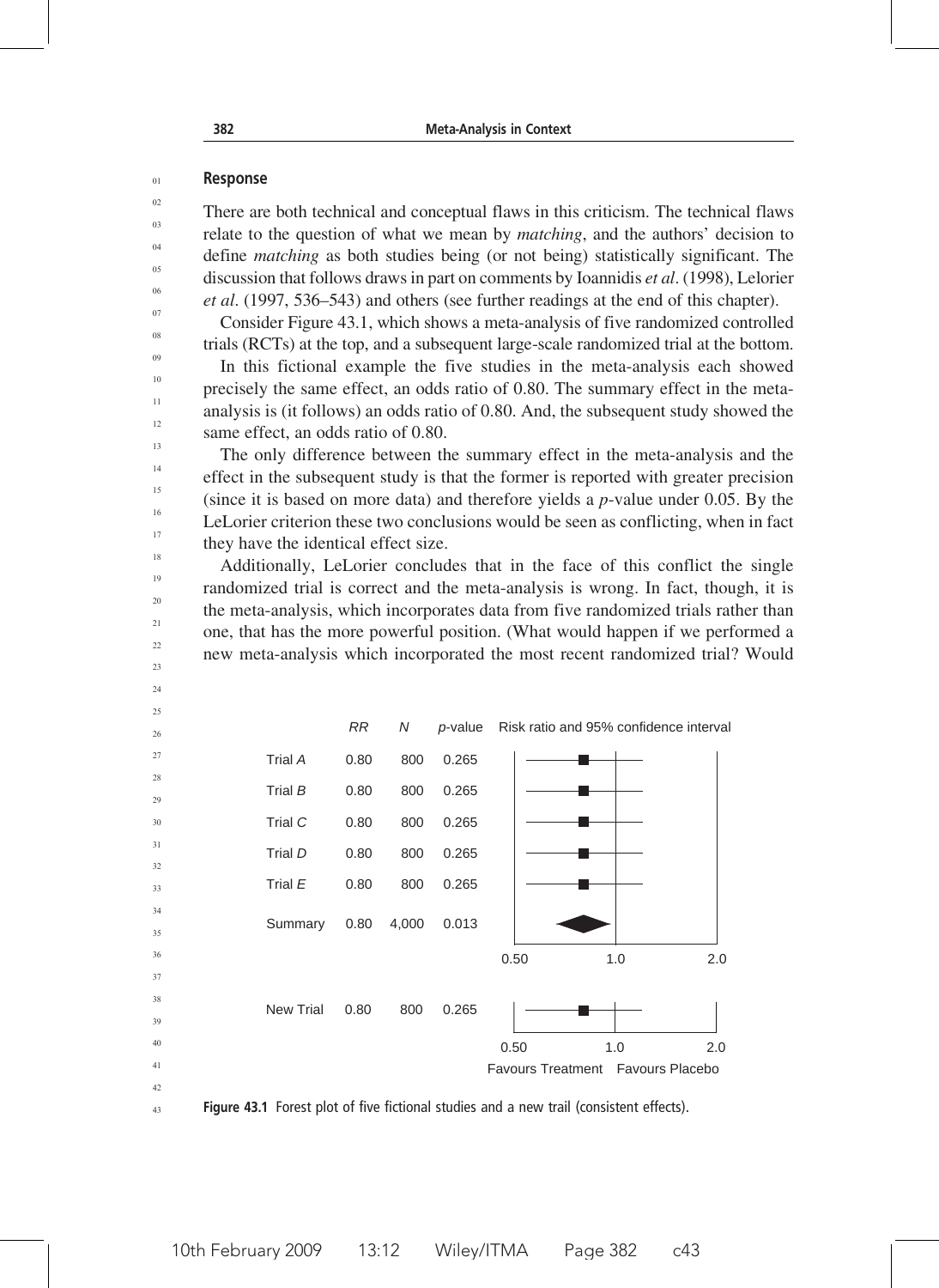LeLorier now see this new meta-analysis as flawed?) In fact, the real issue is not that a meta-analysis disagrees with a randomized trial, but that randomized trials disagree with each other.

43

At a meeting of The Cochrane Collaboration in Baltimore (1996), a plenary speaker made the same argument being made by LeLorier et al. (that meta-analyses sometimes yield different results than randomized trials) and, like the paper, cited the statistic that roughly a third of meta-analyses fail to match the comparable randomized trial. A distinguished member of the audience, Harris Cooper, asked the speaker if he knew what percentage of randomized trials fail to match the next randomized trial on the same topic. It turns out that the percentage is roughly a third.

However, to move on to a more interesting question, let's assume that the results from a meta-analysis and a randomized trial really do differ. Suppose that the metaanalysis yields a risk ratio of 0.67 (with a 95% confidence interval of 0.84 to 0.77) while the new trial yields a risk ratio of 0.91 (0.82 to 1.0). According to the metaanalysis the treatment reduces the risk by at least 23%, while the new trial says that its impact is no more than 18%.

In this case the effect is different in the two analyses, but that does not mean that one is wrong and the other is right. Rather, it behooves us to ask why the two results should differ, much as we would if we had two large scale randomized trials with significantly different results. Often, it will turn out that the different analyses either were asking different questions or differed in some important way. A careful examination of the differences in method, patient population, and so on, may help to uncover the source of the difference.



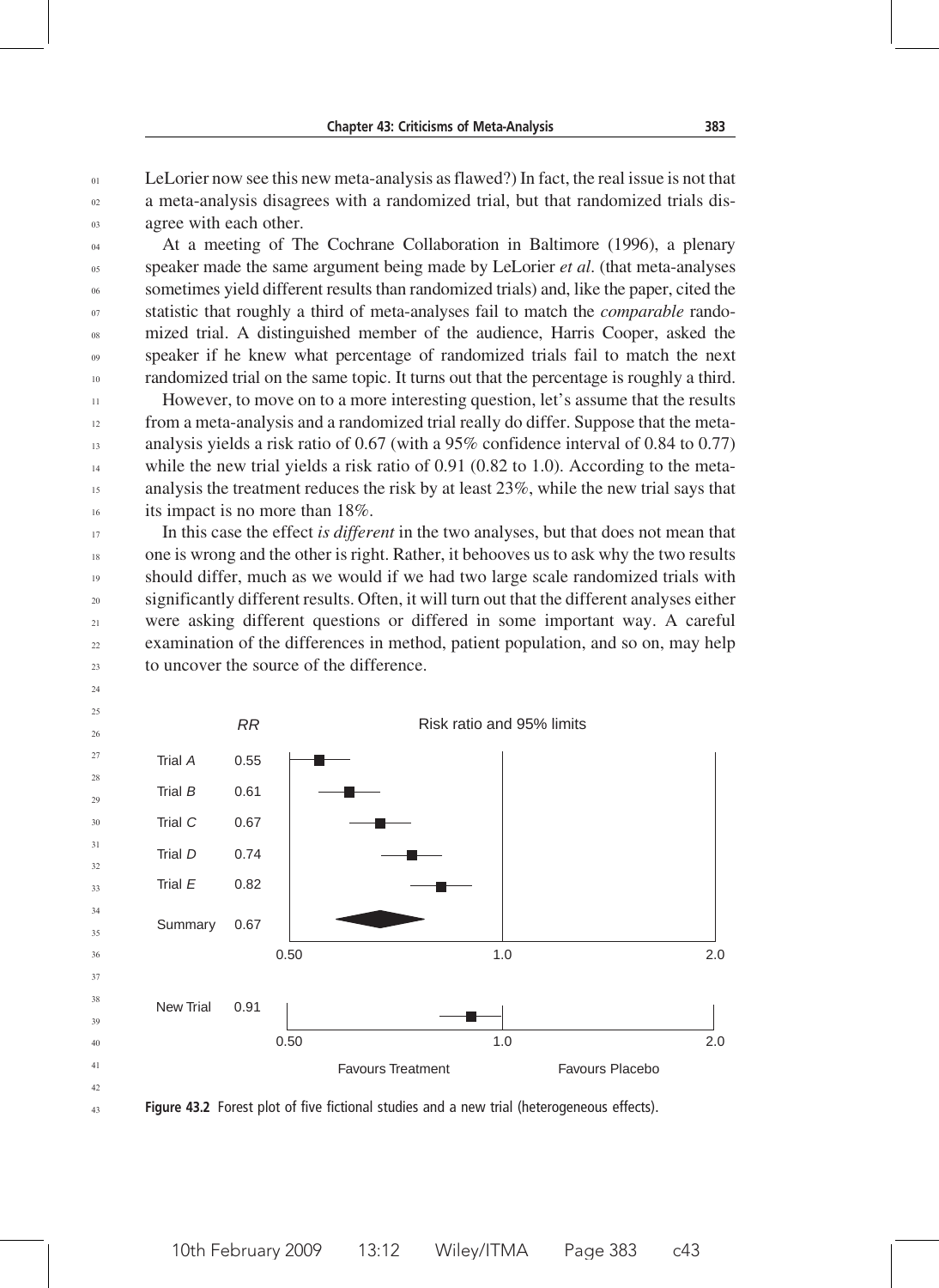Consider the following scenario, depicted in Figure 43.2. A new compound is introduced, which is meant to minimize neurological damage in stroke patients. In 1990, the compound is tested in a randomized trial involving patients with a very poor prognosis, and yields a risk ratio of 0.55. Based on these encouraging results, in 1994 it is tested in patients with a somewhat better prognosis. Since the patients in this group are more likely to recover without treatment, the impact of the drug is less pronounced, and the risk ratio is 0.61. By 1998 the drug is being tested with all patients, and the risk ratio is 0.82. These are the studies included in the meta-analysis. The new trial is performed using a relatively healthy population and (following the trend seen in the meta-analysis) yields a risk ratio of 0.91.

If one were to report a mean effect of 0.67 for the meta-analysis versus 0.91 for the new trial there would indeed be a problem. But, as we have emphasized throughout this volume, the meta-analysis should focus on the dispersion in effects and try to identify the reason for the dispersion. In this example, using either health status or study year as a covariate we can explain the pattern of the effects, and would have predicted that the effect size in the new study would fall where it did.

- 16 17
- 18 19

### META-ANALYSES ARE PERFORMED POORLY

### Criticism

John C. Bailar, in an editorial for the New England Journal of Medicine (Bailar, 1997), writes that mistakes such as those outlined in the prior criticisms are common in meta-analysis. He argues that a meta-analysis is inherently so complicated that mistakes by the persons performing the analysis are all but inevitable. He also argues that journal editors are unlikely to uncover all of these mistakes.

26 27  $28$ 

#### Response

The specific points made by Bailar about problems with meta-analysis are entirely reasonable. He is correct that many meta-analyses contain errors, some of them important ones. His list of potential (and common) problems can serve as a bullet list of mistakes to avoid when performing a meta-analysis.

However, the mistakes cited by Bailar are flaws in the application of the method, rather than problems with the method itself. Many primary studies suffer from flaws in the design, analyses, and conclusions. In fact, some serious kinds of problems are endemic in the literature. The response of the research community is to locate these flaws, consider their impact for the study in question, and (hopefully) take steps to avoid similar mistakes in the future. In the case of meta-analysis, as in the case of primary studies, we cannot condemn a method because some people have used that method improperly. As Bob Abelson once remarked in a related context, 'Think of all the things that people abuse. There are college educations. And oboes.' 34 35 36 37 38 39 40 41 42 43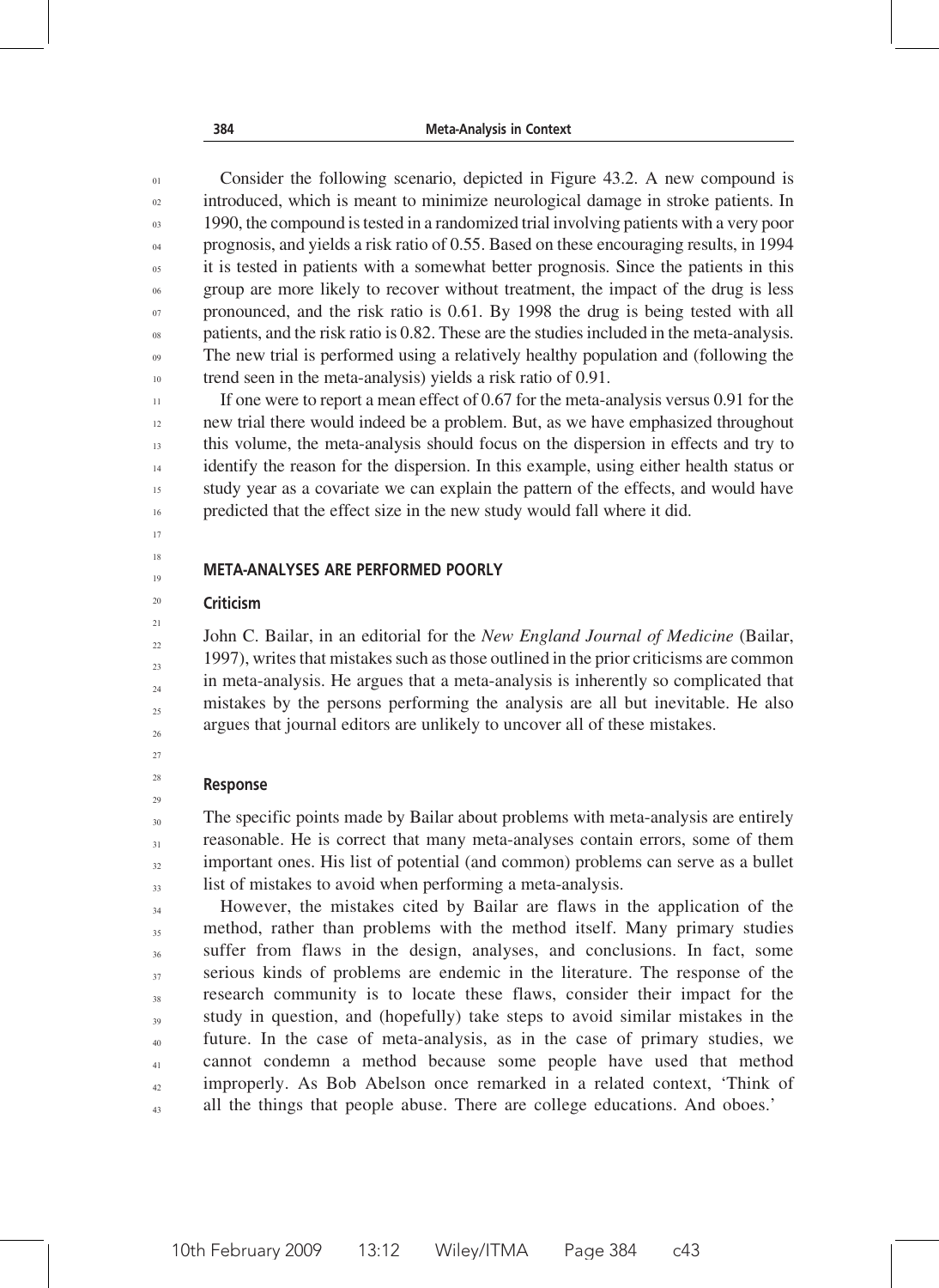#### IS A NARRATIVE REVIEW BETTER?

In his editorial Bailar concludes that, until such time as the quality of meta-analyses is improved, he would prefer to work with the traditional narrative reviews: 'I still prefer conventional narrative reviews of the literature, a type of summary familiar to readers of the countless review articles on important medical issues.'

We disagree with the conclusion that narrative reviews are preferable to systematic reviews, and that meta-analyses should be avoided. The narrative review suffers from every one of the problems cited for the systematic review. The only difference is that, in the narrative review, these problems are less obvious. For example:

- The process of determining which studies to include in the systematic review or meta-analysis is difficult and prone to error. But at least there is a set of criteria for determining which studies to include. If the narrative review also has such criteria, then it is subject to the same kinds of error. If not, then we have no way of knowing how studies are being selected, which only compounds the problem.
- Meta-analyses can be affected by publication bias. But the same biases exist in the material upon which narrative reviews are based. Meta-analysis offers a means to investigate the likelihood of these biases and their potential impact on the results.
- Meta-analyses may be based on low quality primary research. But a good systematic review includes a careful assessment of the included studies with regard to their quality or risk of bias, and meta-analytic methods enable formal examination of the potential impact of these biases. A narrative reviewer may discount a study because of a belief that the results are suspect for some reason. However, a limitation can be found for virtually any study, so in the absence of a systematic quality assessment of every study, a narrative reviewer is free to be suspect about any study's results and to lay the blame on one or more of its limitations.
- The weighting scheme in a meta-analysis may give a lot (or little) weight to specific studies in ways that may appear inappropriate. But in a meta-analysis the weights reflect specific goals (to minimize the variance, or to reflect the range of effects) and the weighting scheme is detailed as part of the report, so a reader is able to agree or disagree with it. By contrast, in the case of a narrative review, the reviewer assigns weights to studies based on criteria that he or she does not communicate, and may not even be able to fully articulate. Here, the problem involves not only the relative weights assigned to small or large studies. It extends also to the propensity of one reviewer to focus on effect sizes, and of another to focus on (and possibly be misled by) significance tests.
- Some meta-analyses focus on the summary effect and ignore the pattern of dispersion in the results. To ignore the dispersion is clearly a mistake both in a narrative review and in a meta-analysis. However, meta-analysis provides a full complement of tools to assess the pattern of dispersion, and possibly to explain it as a function of study-level covariates. By contrast, it would be an almost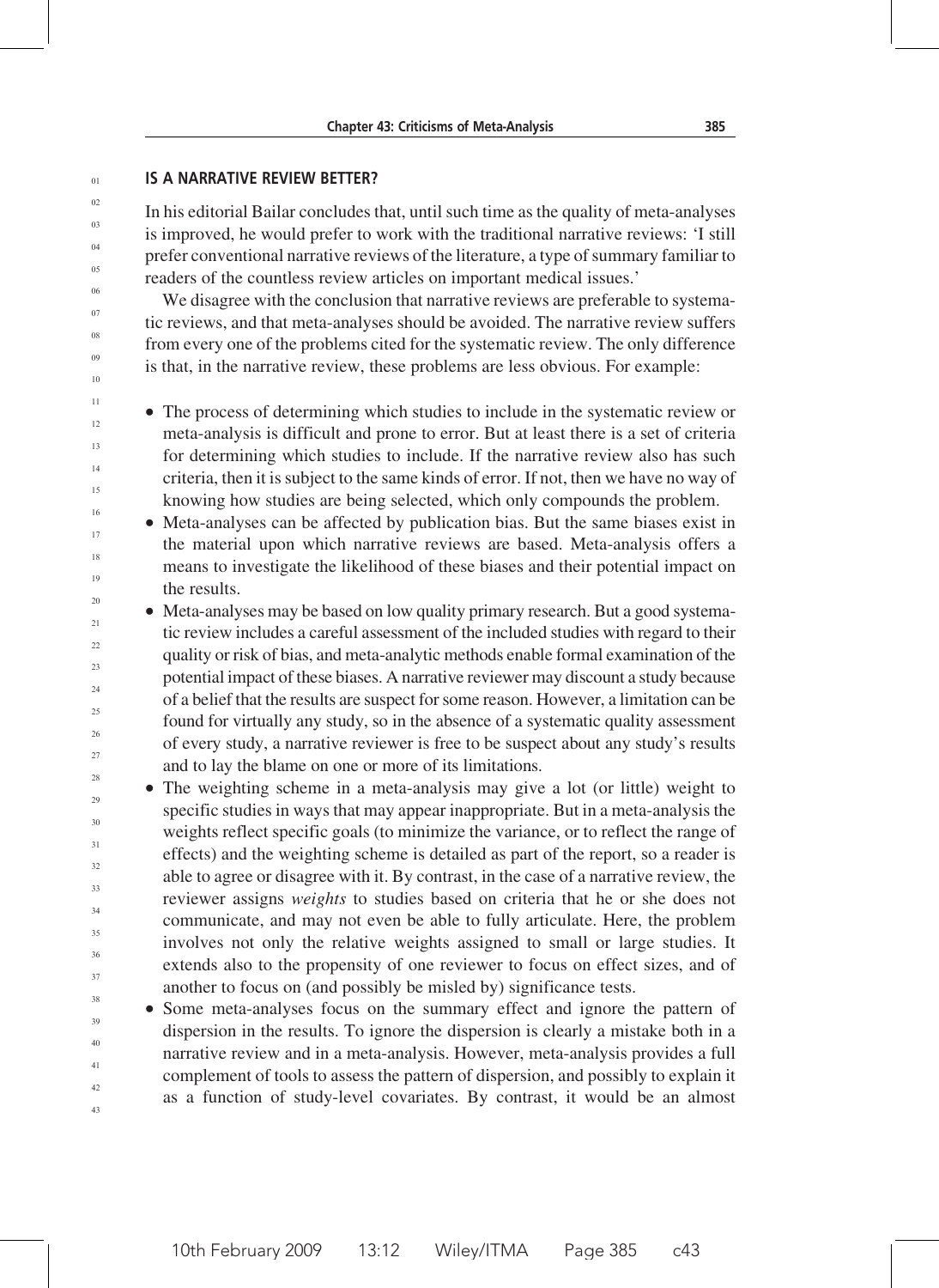impossible task for a narrative reviewer to accurately assess the pattern of dispersion, or to understand its relationship to other variables.

- In support of the narrative review, Bailer cites the role of the expert with substantive knowledge of the field, who can identify flaws in specific studies, or the presence of potentially important moderator variables. However, this is not an advantage of the narrative review, since the expert is expected to play the same role in a meta-analysis. Steve Goodman (1991) wrote, 'The best meta-analyses knit clinical insight with quantitative results in a way that enhances both. They should combine the careful thought and synthesis of a good review with the scientific rigor of a good experiment.'

10 11 12

01  $02$  $\alpha$  $\alpha$  $_{05}$ 06  $\alpha$  $08$ 09

# CONCLUDING REMARKS

Most of the criticisms raised in this chapter point to problems with meta-analysis, and make the implicit argument that the problem would go away if we dispensed with the meta-analysis and performed a narrative review. We have argued that these problems exist also for the narrative review, and that the key advantage of the systematic approach of a meta-analysis is that all steps are clearly described so that the process is transparent.

Is meta-analysis so difficult that the method should be abandoned, as some have suggested? Our answer is obviously that it is not. Most of the criticisms raised deal with the application of the method, rather than with the method itself. What we should do is take the valid criticisms seriously and protect against them in planned analyses and by thoughtful interpretation of results.

Steven Goodman, in his editorial for Annals of Internal Medicine (1991) writes,

Regardless of the summary number, meta-analysis should shed light on why trial results differ; raise research and editorial standards by calling attention to the strengths and weaknesses of the body of research in an area; and give the practitioner an objective view of the research literature, unaffected by the sometimes distorting lens of individual experience and personal preference that can affect a less structured review.

# SUMMARY POINTS

- Meta-analyses are sometimes criticized for a number of flaws, and critics have argued that narrative reviews provide a better solution.
- Some of these flaws, such as the idea that we cannot summarize a body of data in a single number, are based on misunderstandings of meta-analysis.
- Many of the flaws (such as ignoring dispersion in effect sizes) reflect problems in the way that meta-analysis is used, rather than problems in the method itself.